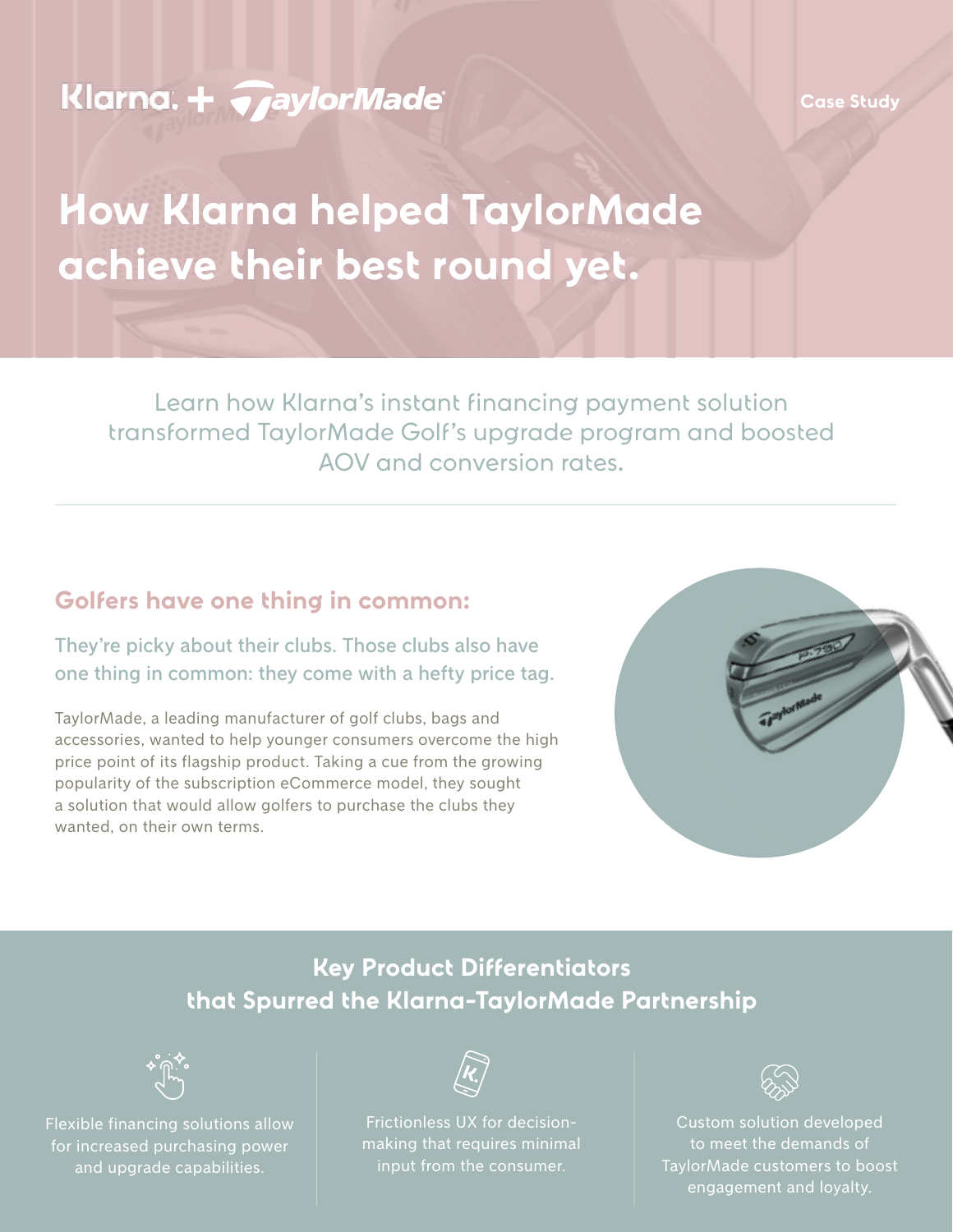#### **The Partnership: Klarna + TaylorMade**

TaylorMade strove to boost their direct-toconsumer sales by introducing shoppers to a unique upgrade program.

The program would allow TaylorMade customers to finance purchases and keep or exchange their clubs for the latest models toward the end of the payment period. If the customer wanted to upgrade, they could then apply those payments toward the new clubs. Following a survey of the vendor landscape to identify the right financing partner with technical expertise in the directto-consumer market, Klarna was chosen to offer TaylorMade's customers a flexible payment experience.

Through Klarna's financing capabilities, TaylorMade launched The Turn — an innovative billing program that gives customers the latest irons and drivers by slicing up the total cost into manageable monthly payments.



#### **The Integration: Salesforce Commerce Cloud**

To enhance the integration with TaylorMade's eCommerce platform, Salesforce Commerce Cloud (SFCC), Klarna offers fully certified cartridges for SFCC's most popular architectures. This allows for a seamless delivery of mobile-optimized stores that offer all of Klarna's payment methods. A single integration allows merchants to easily enable payment options that consumers want for all of Klarna's global markets.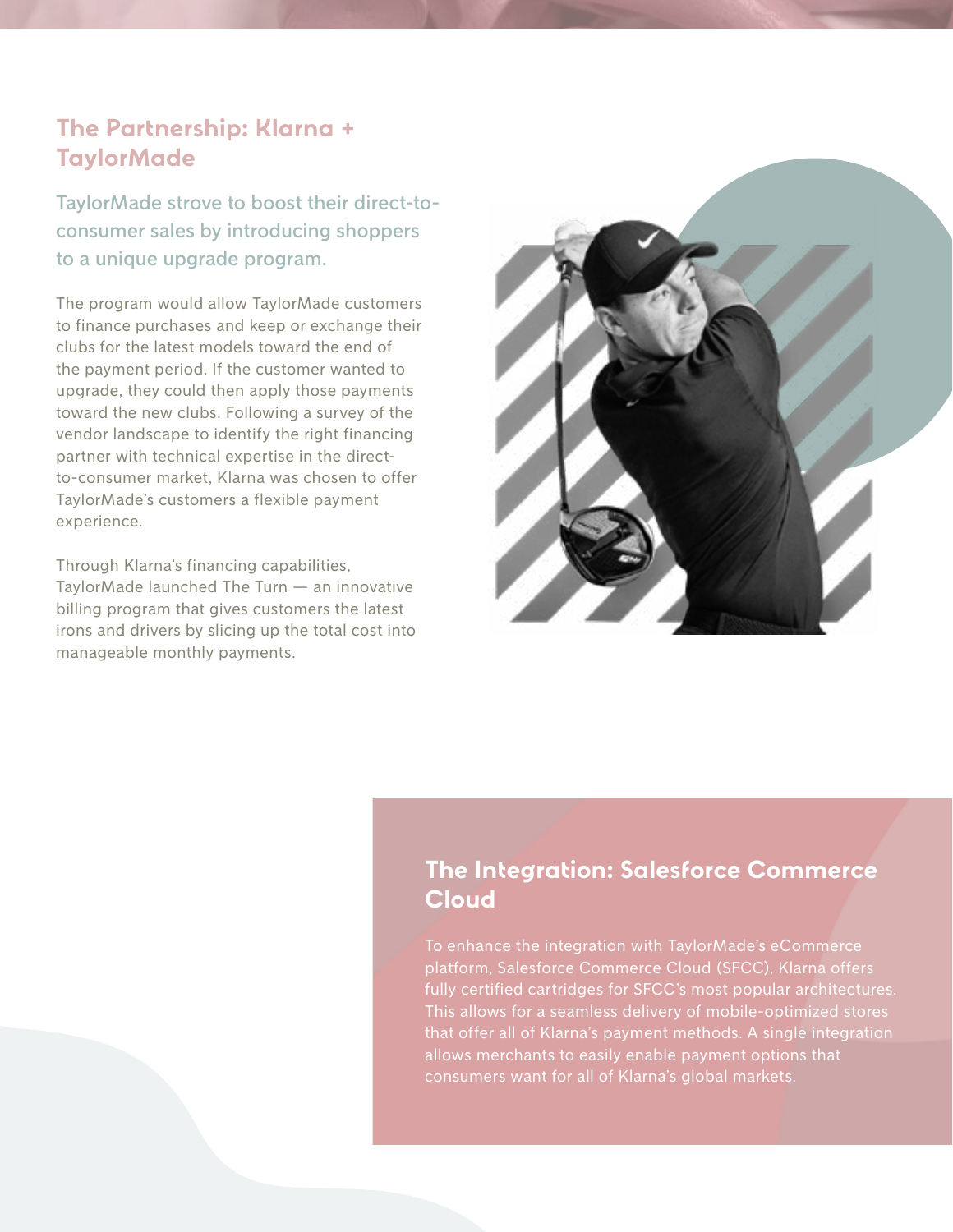#### **Upgrade Program Features**

The first-of-its-kind, flexible financing program allows TaylorMade fans to spread their purchase/purchases over 18 or 30 months, directly on the TaylorMade website.

Consumers can exchange their clubs for the latest models at the end of the payment period.

If a customer chooses to upgrade, payments on the existing clubs will stop and payments on the new clubs will begin.

#### **Expanding the Offer: Beyond The Turn**

After achieving the 60-day sales goal in one-third of the time, TaylorMade recognized Klarna's unique ability to drive sales and customer acquisition. To further their partnership and enable faster growth, TaylorMade chose to make Klarna's custom financing option, [Slice it,](https://www.klarna.com/us/business/products/slice-it/) available to any and all of their online shoppers. New and existing customers can now take advantage of promotional offers through flexible monthly payments, making TaylorMade's sought-after products more accessible. And the expansion has proved a success. TaylorMade orders placed with Slice it have an AOV that is 2x higher than the traditional payment methods offered.

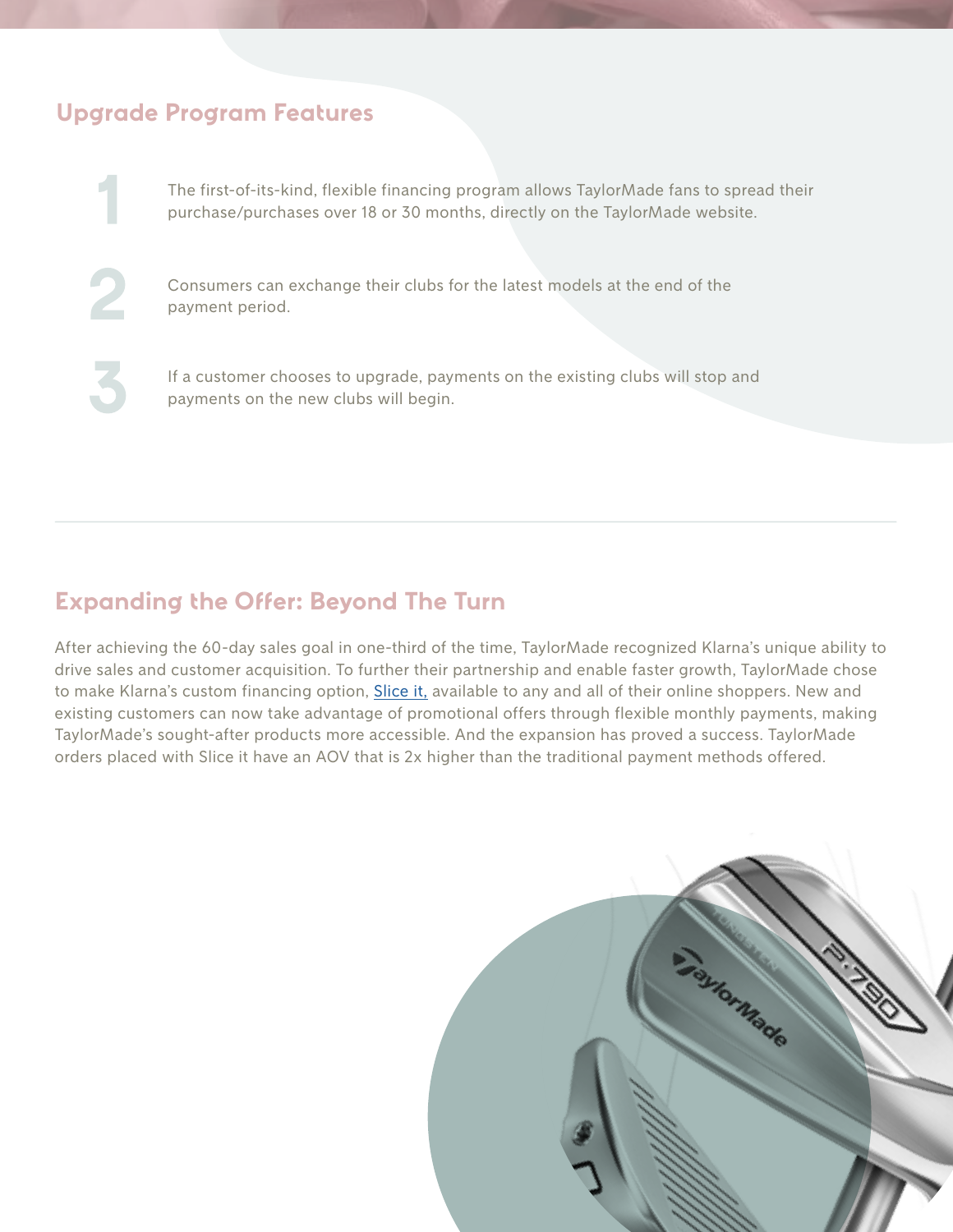

## **Core features driving the partnership:**

**Consumer-Friendly** | The team developed a web-based experience that delivered instant underwriting of consumers embedded within the e-commerce cart checkout process. An enhanced user experience ensured the credit approval process was intuitive for consumers.

**End-to-End Integration** | The TaylorMade team was able to fully integrate business processes across all key functions including the e-commerce site, accounting, settlement, branding, customer service and fulfillment.